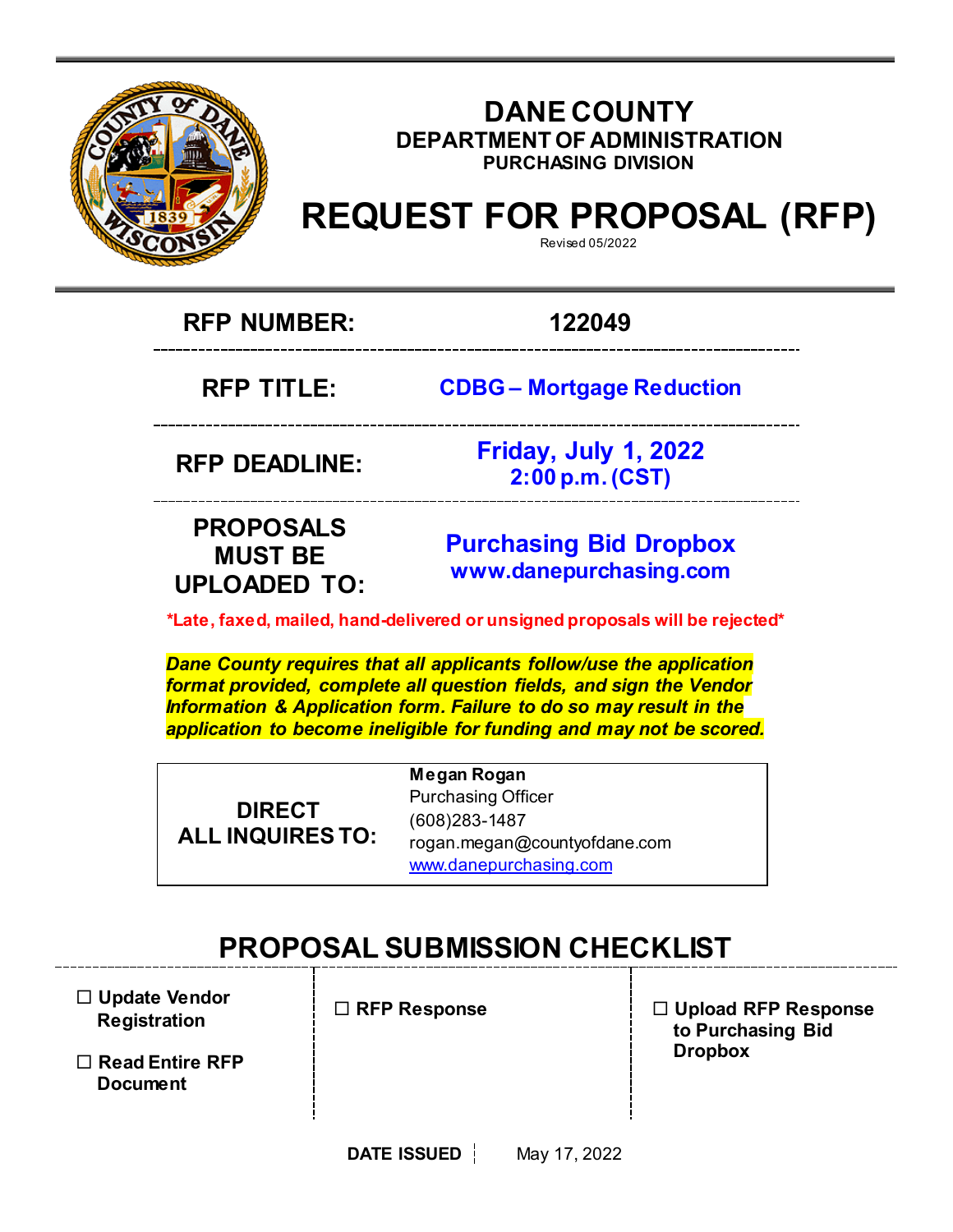## **Table of Contents**

#### **1.0 RFP OVERVIEW**

- 1.1 Introduction<br>1.2 Clarification
- Clarification of the Specifications
- 1.3 Vendor Conference
- 1.4 Calendar of Events
- 1.5 Evaluation Criteria
- 1.6 Submittal Instructions

#### **2.0 PROJECT OVERVIEW AND SCOPE OF SERVICES**

- 2.1 Definitions and Links<br>2.2 Scope of Services/Sr
- Scope of Services/Specification Overview

#### **3.0 PROPOSAL PREPARATION REQUIREMENTS**

- 3.1 Attachment A Vendor Information
- 3.2 Need and Justification
- 3.3 Beneficiaries
- 3.4 Project Approach
- 3.5 Experience and Qualifications
- 3.6 Financial Information
- 3.7 Mandatory Requirements

#### **4.0 REQUIRED FORMS**

- 4.1 Attachment A Vendor Information
- 4.2 Attachment B Dane County Application for 2023 CDBG Funds

#### **5.0 APPENDICES**

**Appendix A – Dane County Urban County Consortium Members**

**Appendix B – Oral Presentation Questions** 

**Appendix C – CDBG & HOME Mortgage Reduction Assistance – Deferred Payment Loans Program Standards** 

**Appendix D – CDBG/HOME Program Rehabilitation Manual**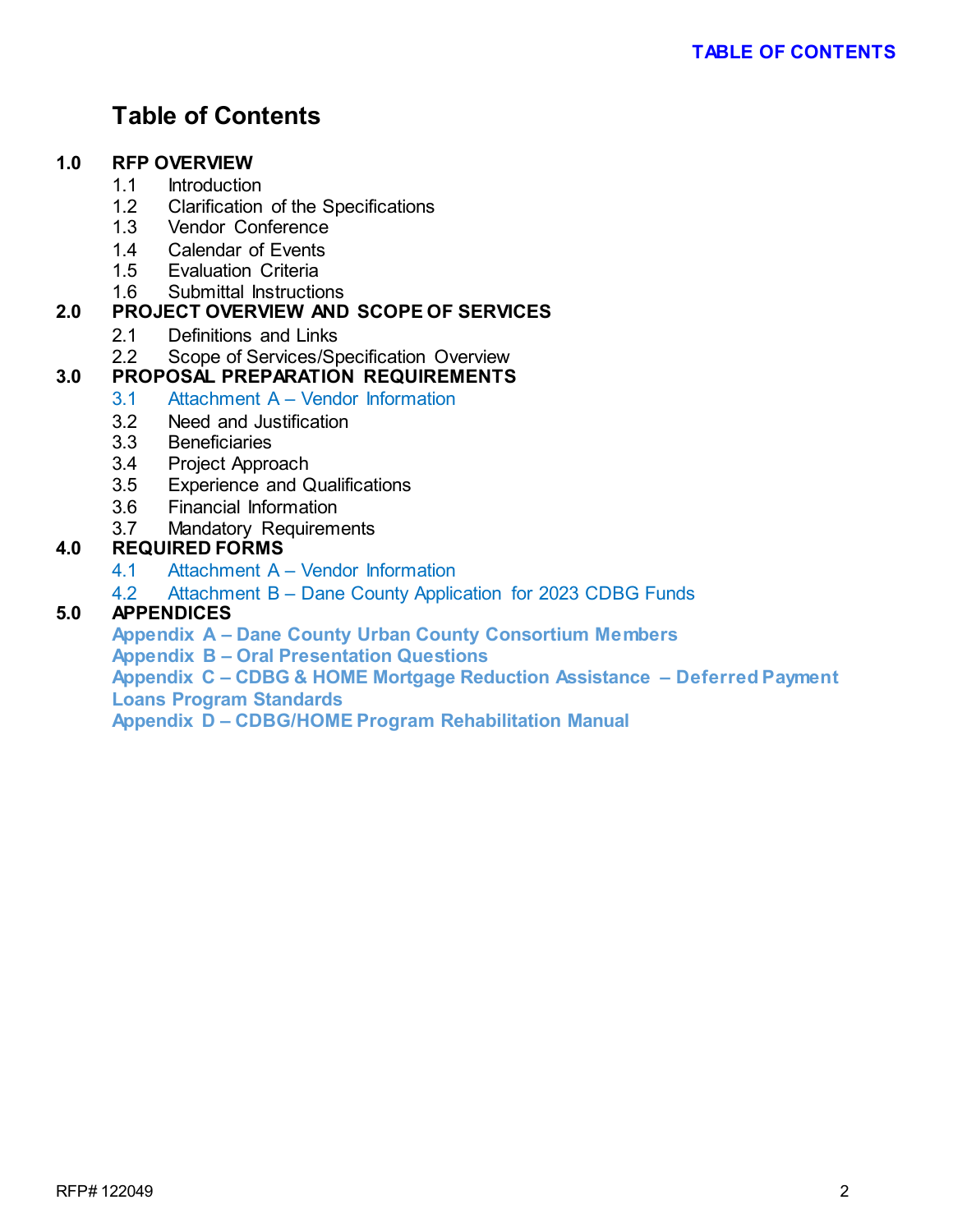#### **1.0 RFP OVERVIEW**

#### **1.1 Introduction**

The purpose of this document is to provide interested parties with information to enable them to prepare and submit a proposal according to the specifications set forth within this document.

The County intends to use the results of this process to award a contract or issue of purchase order for the product(s) and or services(s) stated.

**The Dane County Purchasing Division is the sole point of contact for questions and issues that may arise during the RFP process.**

**Dane County requires that all applicants follow/use the application format provided, complete all question fields, and sign the Vendor Information & Application form. Failure to do so may result in the application to become ineligible for funding and may not be scored.**

**The amount of funding available for this project is unknown at this time. The funding of this project is contingent upon Dane County's receipt of Community Development Block Grant and/or HOME Investment Partnership program funds from the federal department of Housing and Urban Development.**

#### **1.2 Clarification of the Specifications**

All inquiries concerning this RFP must be **emailed** to the **person indicated on the cover page** of the RFP Document.

Any questions concerning this RFP must be submitted in writing by e-mail on or before the stated date on the **Calendar of Events** (Section 1.4).

Proposers are expected to raise any questions, exceptions, or additions they have concerning the RFP document at this point in the RFP process. If a proposer discovers any significant ambiguity, error, conflict, discrepancy, omission, or other deficiency in this RFP, the proposer should immediately notify the contact person of such error and request modification or clarification of the RFP document.

Proposers are prohibited from communicating directly with any employee of Dane County, except as described herein. No County employee or representative other than those individuals listed as County contacts in this RFP is authorized to provide any information or respond to any question or inquiry concerning this RFP.

#### **1.3 Vendor Conference**

There will not be a vendor conference.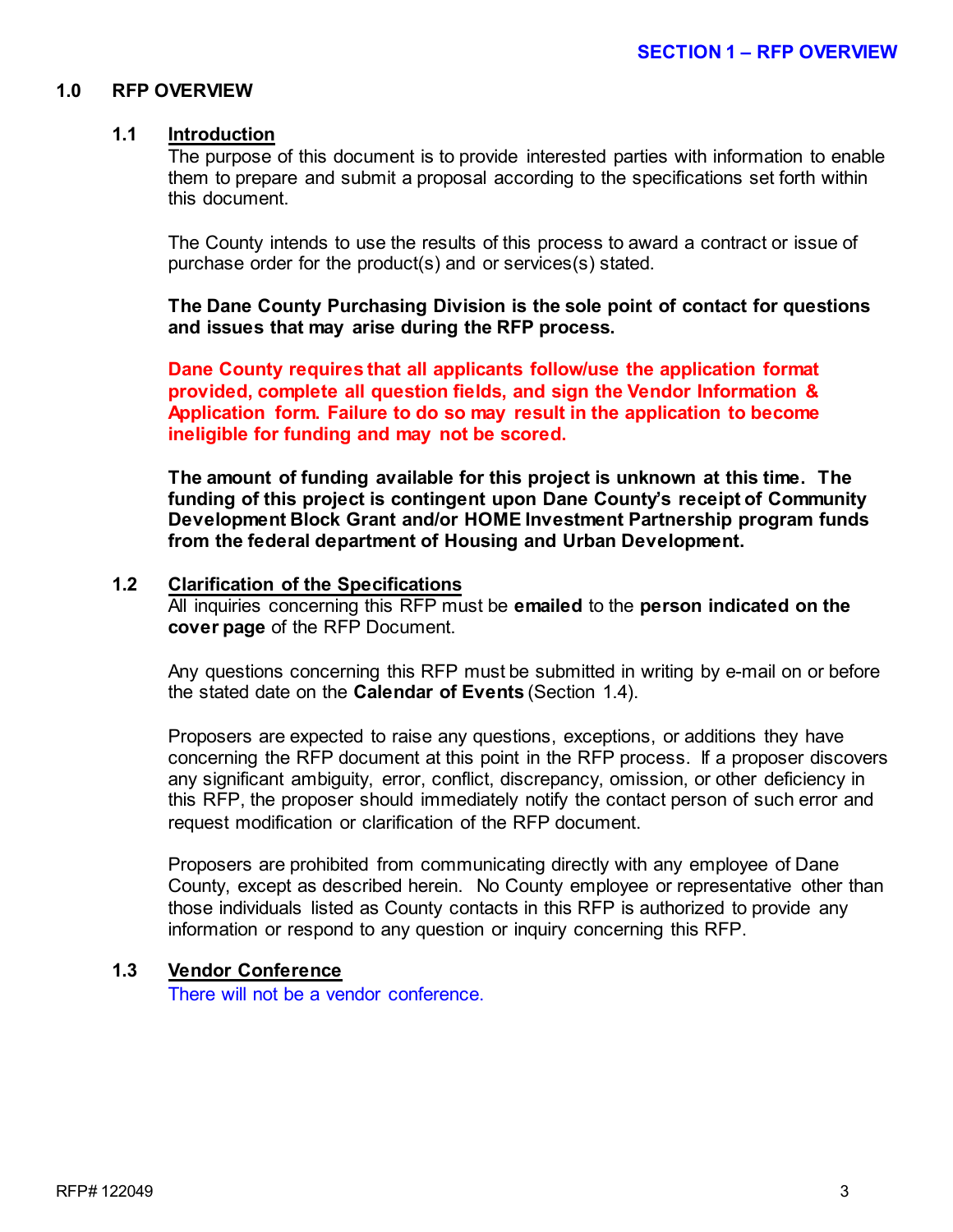#### **1.4 Calendar of Events**

Listed below are specific and estimated dates and times of actions related to this RFP. The actions with specific dates must be completed as indicated unless otherwise changed by the County. In the event that the County finds it necessary to change any of the specific dates and times in the calendar of events listed below, it will do so by issuing an addendum to this RFP and posting such addendum on the Dane County [website.](http://www.danepurchasing.com/) There may or may not be a formal notification issued for changes in the estimated dates and times.

| <b>DATE</b>             | <b>EVENT</b>                                                                                               |
|-------------------------|------------------------------------------------------------------------------------------------------------|
| May 17, 2022            | <b>RFP</b> Issued                                                                                          |
| June 23, 2022           | Last day to submit written inquiries (2:00 p.m. CST)                                                       |
| June 25, 2022           | Addendums or supplements to the RFP posted on<br>the Purchasing Division website                           |
| July 1, 2022            | Proposals due (2:00 p.m. CST)                                                                              |
| Week of August 15, 2022 | Oral Presentations by invited vendors                                                                      |
| Fourth Quarter of 2022  | Notification of intent to award sent to vendors                                                            |
| Spring of 2023          | Contract start date (subject to change based on<br>County's notice of CDBG & Home allocation from<br>HUD). |

If funding is awarded, funds will not be available until (at minimum):

- 1. A Contract Agreement is executed between the award recipient and Dane County;
- 2. Pre-award compliance requirements are met by award recipient. These vary depending on the nature of the project, and may include but not limited to completion of an Environmental Review; evidence of adequate record-keeping system; and obtaining necessary permits.

**Please keep in mind that a contract agreement cannot be executed until HUD has approved Dane County's 2023 Annual Action Plan. Timing of the submission and approval of Dane County's Annual Action Plan varies depending on HUD's announcement of the annual entitlement allocations, which is generally 3-4 months into the program year.** 

#### **1.5 Evaluation Criteria**

In order to be evaluated, programs must: 1) be an eligible activity, 2) be located in, or provide services to, residents of one of the member communities of the Dane County Urban County Consortium, 3) address one of the funding priority areas established by the CDBG Commission, 4) not be a HUD listed debarred or ineligible contractor, and 5) if CDBG eligible, meet one of the three national objectives. Applications deemed eligible will be presented to the CDBG Commission Application Review Team.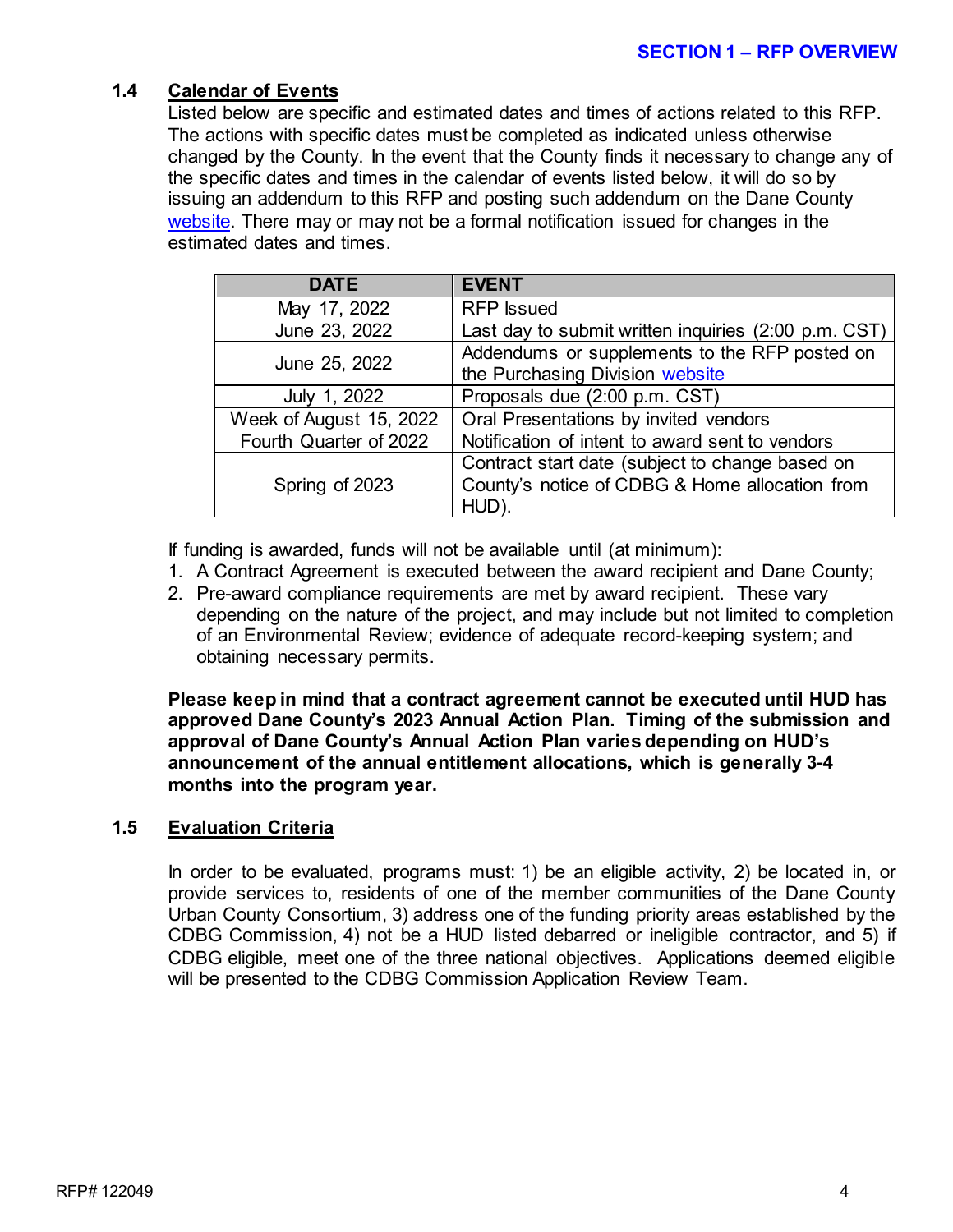#### **SECTION 1 – RFP OVERVIEW**

| <b>Application Review Criteria</b> |                                                      |         |
|------------------------------------|------------------------------------------------------|---------|
| ltem                               |                                                      | Maximum |
|                                    |                                                      | Points  |
|                                    | National Objective- Need and<br><b>Justification</b> | 30      |
| 2.                                 | Project Approach                                     | 30      |
| 3.                                 | <b>Experience and Qualifications</b>                 | 15      |
| 4.                                 | <b>Financial Information</b>                         | 15      |
| 5.                                 | <b>Past Performance</b>                              | 5       |
| 6.                                 | Partnerships                                         | 5       |
|                                    | <b>TOTAL POINTS</b>                                  |         |

The Application Review Team will evaluate the applications using the following criteria:

For 2023 the criteria in the Requests for Proposals (RFPs) for each application are delineated and tailored to the nature of the application. The definition and location of the items that are part of the review criteria will vary from one application template to the next but each follows the same order. In general the definitions used are:

#### **Meeting a National Objective- Need and Justification (30 points maximum):**

The program overview adequately describes the problem that is being addressed by the proposed project (worth up to **5 points**). Statements are substantiated and related to the needs and the priorities in the 2020-2024 Consolidated Plan (worth up to **5 points**). Provides a description of how funds may be targeted to areas of greatest need (worth up to **10 points**).

How accessible is the program geographically to low-and-moderate income persons? Additional points will be given to projects physically located in census tracts where 47.8% of the population is considered low-and-moderate income, or projects that contain components that locate the services in close proximity to the population to be served (i.e. community pop-ups) (worth up to **10 points**).

#### **Project Approach (30 points maximum):**

The application describes what the program/project will do; how it will be implemented, operated, and administered within a realistic time period; how it will be provided; and how low-income participants will access services. The description should include:

- A description of the work that will be undertaken and a description of how the work will address the identified problem (worth up to **5 points**).
- A work plan for how the project/program will be organized, implemented, operated, and administered, and the timeline and milestones from initiation to completion. Work on the project - meaning funds will be spent - will begin in 2023. (worth up **10 points**),
- Outreach and marketing initiatives that will be implemented to inform potential participants and to ensure that they are aware of the services/activities to be provided (worth up to **5 points**).
- Outcomes are identified and can reasonably be expected to be achieved (worth up to **8 points**).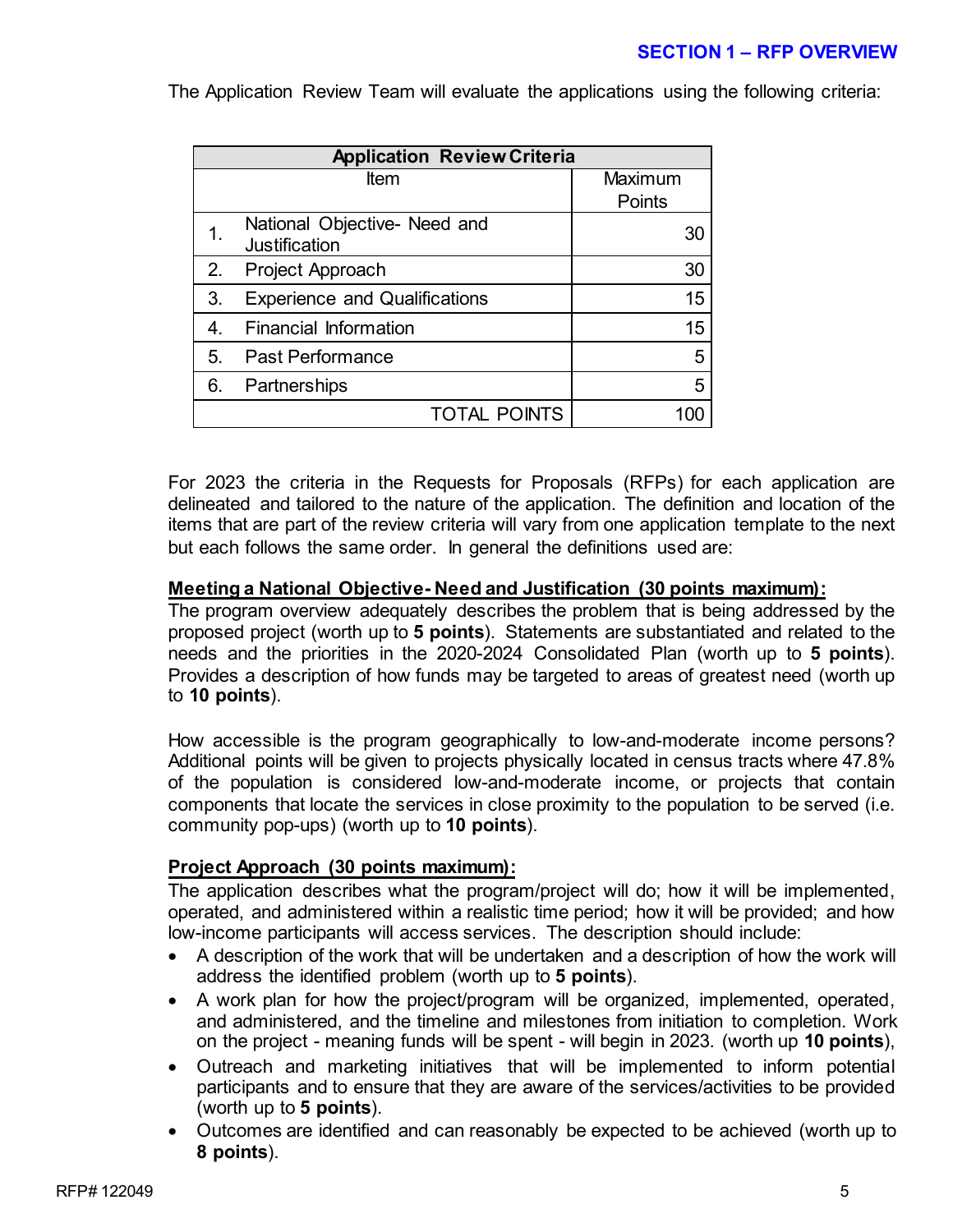• If the project requires temporary displacement, indicates the number of households and describes specific assistance to be provided to households temporarily displaced (worth up to **2 points**. Maximum points awarded if no displacement).

#### **Experience and Qualifications (15 points maximum):**

The application provides documentation to justify the organization's capacity to conduct this project. The project is consistent with the mission of the organization.

- The organization has undertaken projects of similar complexity to the one for which funds are being requested (worth up to **4 points**).
- There are staff resources with the skills and experience to administer and conduct an accountable and responsible project (worth up to **7 points**).
- There appears to be adequate board and management oversight along with a commitment to quality and service improvement (worth up to **4 points**).

#### **Financial Information (15 points maximum)**:

The application clearly explains and justifies each proposed budget line item and why CDBG and/or HOME funding is required to make the project viable. An explanation in included on the basis for the cost estimates for the project. The budget is realistic. The organization is financially stable. Efforts have been made to secure and to leverage other funding for the project. The application identifies eligible sources of match, if required. Certain types of projects may also be required to submit: a budget summary, detailed project budget, prior- or current-year operating costs, and a 15-year operating budget (worth up to **15 points**).

#### **Past Performance (5 points maximum):**

If the organization has been previously funded, a review of past expenditures and performance shows that the organization has been able to meet timelines and goals in a reasonable fashion, i.e., no unexpended dollars from prior years. Compliance with the contract will include, but not be limited to, submission of reports, adherence to scope of services, and quality of work. (Worth up to **5 points**). New applicants will be automatically awarded 5 points.

#### **Partnerships (5 points maximum):**

Identifies any partnerships that have been or will be formed to ensure the success of the project (worth up to **5 points**).

#### **1.6 Submittal Instructions**

Proposals must be received in the Purchasing – Bid Dropbox located on the [www.danepurchasing.com](http://www.danepurchasing.com/) website no later than the date and time indicated within the RFP Deadline field on the RFP Cover Page or addenda. Late, faxed, mailed, handdelivered, or unsigned proposals will be rejected unless otherwise specified. Dane County is not liable for any cost incurred by proposers in replying to this RFP.

All proposals **must be saved as one PDF file** unless otherwise specified within the RFP document and the file name shall include the RFP# and name of business submitting proposal.

Example of how to name the files: 120012 – Vendor Name – RFP Response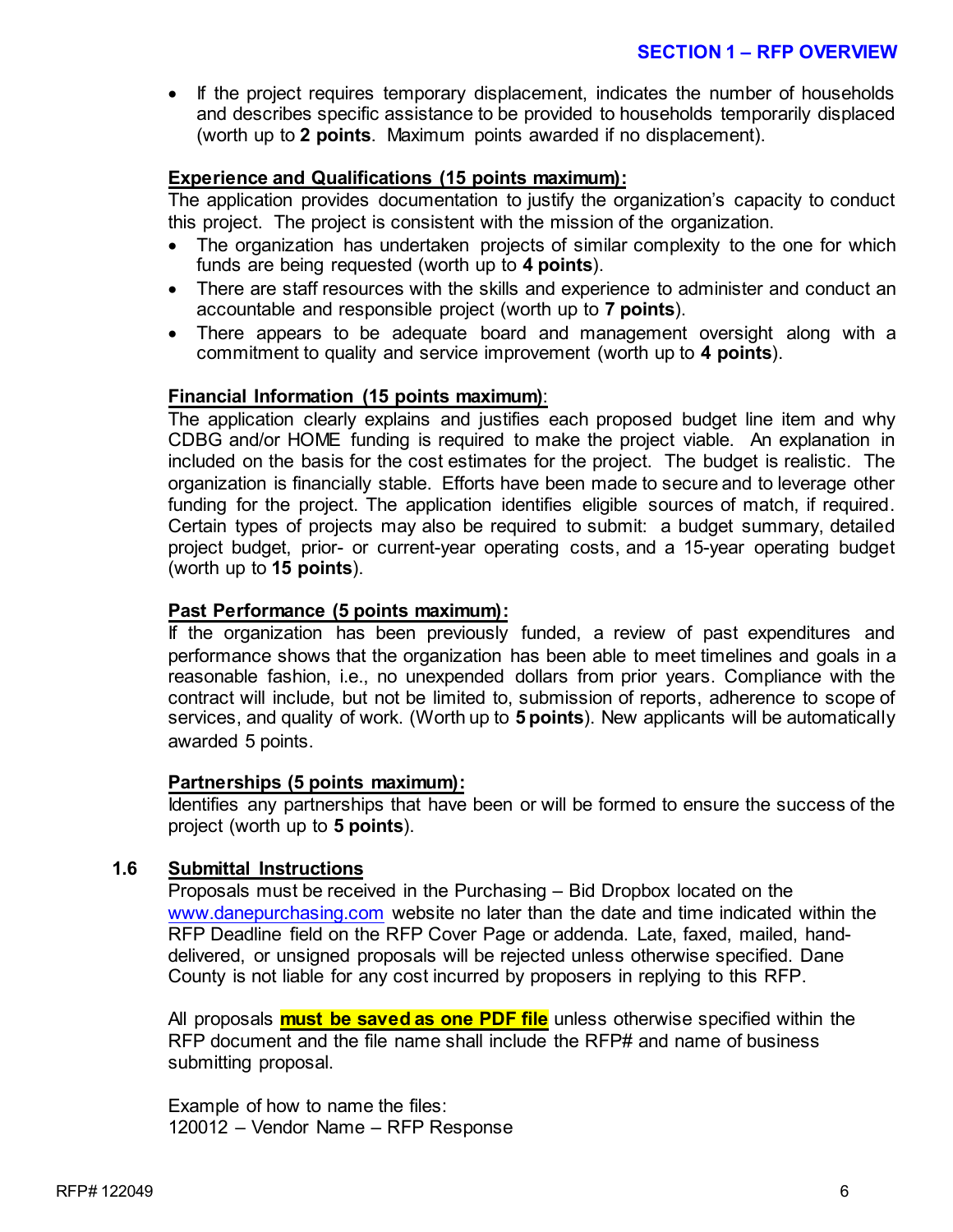To Submit a Proposal:

- 1. Go to [www.danepurchasing.com](http://www.danepurchasing.com/) and click on Purchasing Bid Dropbox or click on the Open RFP's and Bids page link.
- 2. Click on the Submit a Bid button within the green Purchasing Bid Dropbox.
- 3. Type in the Email, First Name, Last Name and Company information and click Continue.
- 4. Drag and drop the RFP files one at a time into the "Drag files here" box.
- 5. After all files have been placed into the "Drag files here" box, click on the blue Upload button.
	- a. The file upload status can be seen for each document uploaded.
	- b. After each document reaches 100%, it will say "Uploaded".
- 6. Confirm all files have been uploaded and then close out of the window.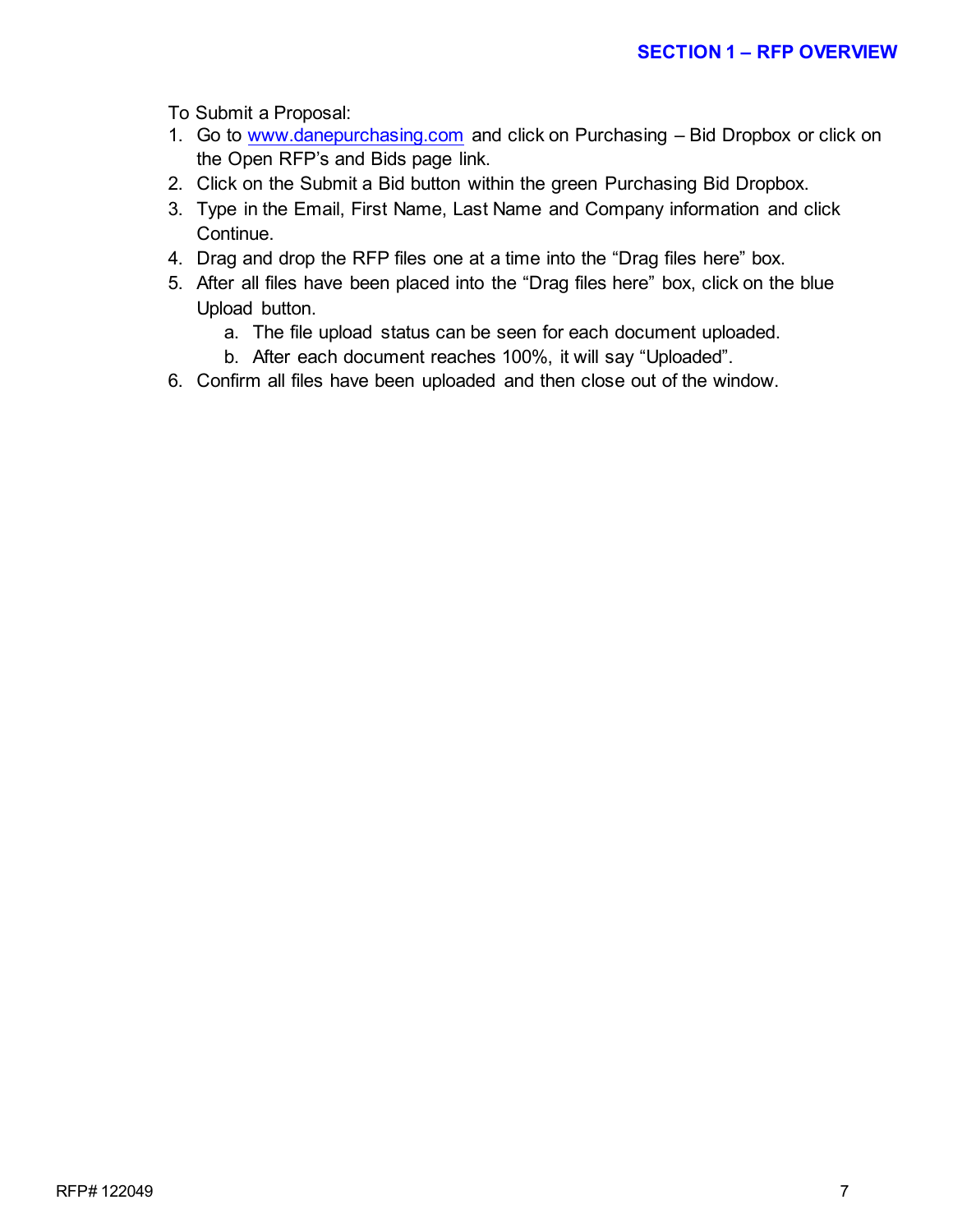#### **2.0 PROJECT OVERVIEW AND SCOPE OF SERVICES**

#### **2.1 Definitions and Links**

The following definitions and links are used throughout the RFP. **County:** Dane County **County Agency:** Department/Division utilizing the service or product. **Dane County Purchasing website:** [www.danepurchasing.com](http://www.danepurchasing.com/) **Fair Labor Practices websites:** [www.nlrb.gov](http://www.nlrb.gov/) and [http://werc.wi.gov](http://werc.wi.gov/) **Purchasing Proposer/Vendor/Firm/Contractor:** a company submitting a proposal in response to

this RFP.

#### **2.2 Scope of Services/Specification Overview**

#### **2.2.1 Project Description**

Dane County is soliciting applications from organizations interested in operating a mortgage reduction program to promote homeownership opportunities for low-andmoderate income residents of the Dane County Urban County Consortium (see Appendix A). Funding is expected to be available under the HUD-funded Community Development Block Grant (CDBG) program. The County reserves the right to fund this project with Home Investment Partnership (HOME) funds. This change in funding source and its implications will be discussed with prospective Subrecipient(s). Please refer to the attached document: CDBG & HOME MORTGAGE REDUCTION ASSISTANCE – DEFERRED PAYMENT LOANS PROGRAM STANDARDS (Appendix B).

#### **Eligible Applicants**

Public or private non-profit agencies or organizations including faith-based organizations, units of local government, and Community-Based Development Organizations.

#### **Project Basics**

Applicants may target the program to a specific community, a specific development, or to the entire Dane County Urban County Consortium.

Organizations selected as subrecipients to operate a mortgage reduction program will be expected to comply with the requirements in the *CDBG & Home Mortgage Reduction Assistance – Deferred Payment Loans Program Standards* for operating the program.

These include, in part:

- ♦ Marketing the program.
- ♦ Conducting initial pre-screening, intake, and income eligibility determinations of applicants.
- ♦ Assuring prospective homebuyers complete an approved homebuyer education course.
- ♦ Conducting required underwriting.
- ♦ Documenting the eligibility of the property receiving assistance.
- ♦ Notifying the County CDBG/HOME Specialist once the pre-approved prospective homebuyer has an accepted offer to purchase on a home so that an environmental review may be conducted. The County will also arrange for an on-site Housing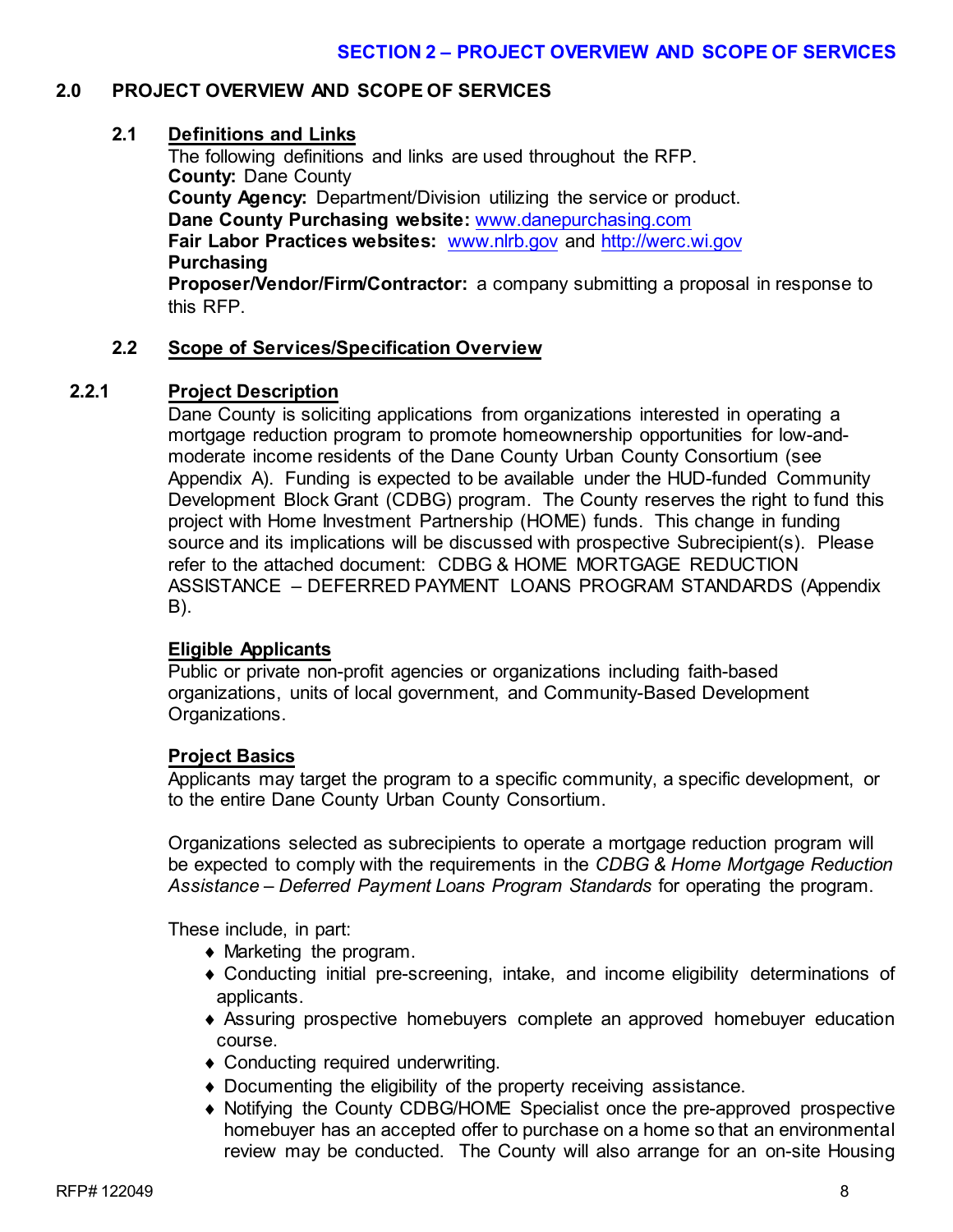#### **SECTION 2 – PROJECT OVERVIEW AND SCOPE OF SERVICES**

Quality Standards (HQS) inspection to be conducted by the County's representative. All offers to purchase will be contingent on the property passing the environmental review and HQS inspection.

#### **Eligible Borrowers**

- Eligible borrowers must be purchasing a single-family home and not own any other real estate.
- Borrower must be an owner-occupant of the property and take occupancy within 60 days of acquisition.
- Borrower must meet the definition of a first-time homebuyer as defined in 24CFR92.
- Eligible borrowers must meet the Department of Housing and Urban Development (HUD) income requirements for low-and-moderate income households at the time of application. Verification of income will be required.
- The minimum amount of "liquid assets" the borrower can have in reserves after closing must be at least \$750 and the maximum amount of "liquid assets" the borrower can have in reserves cannot exceed the equivalent of twelve months of PITI (principal, interest, taxes, and insurance). "Liquid assets" includes: checking accounts, savings accounts, life insurance net cash value, stocks, bonds and annuities. Excluded are: IRA's, 401K plans, pension profit sharing, other pensions, employee retirement funds and personal property, including automobiles.
- All household members must be legal citizens of the United States or qualified aliens.
- Borrower must complete a homebuyer education course that complies with the Housing Counseling Certification requirements of 81 FR 90632.
- Eligible borrowers must qualify for a first mortgage that does not exceed the prevailing market rates. First mortgages must be fixed rates loans with no negative amortization, balloon payments or adjustable rate features.
- Borrower's maximum housing debt to income ratio, after including CDBG or HOME assistance, may not exceed 38%. Borrower's total debt to income ratio must not exceed 45%. Loan requests with a housing ratio below 25% will be approved on a case by case basis.
- Borrower must contribute \$500 of the purchase price from the borrower's own funds.
- Eligible borrowers may receive only one Dane County mortgage reduction loan at the time of purchase.
- Subrecipients administering programs on behalf of Dane County, may in agreement with the County, choose to implement more stringent eligibility standards.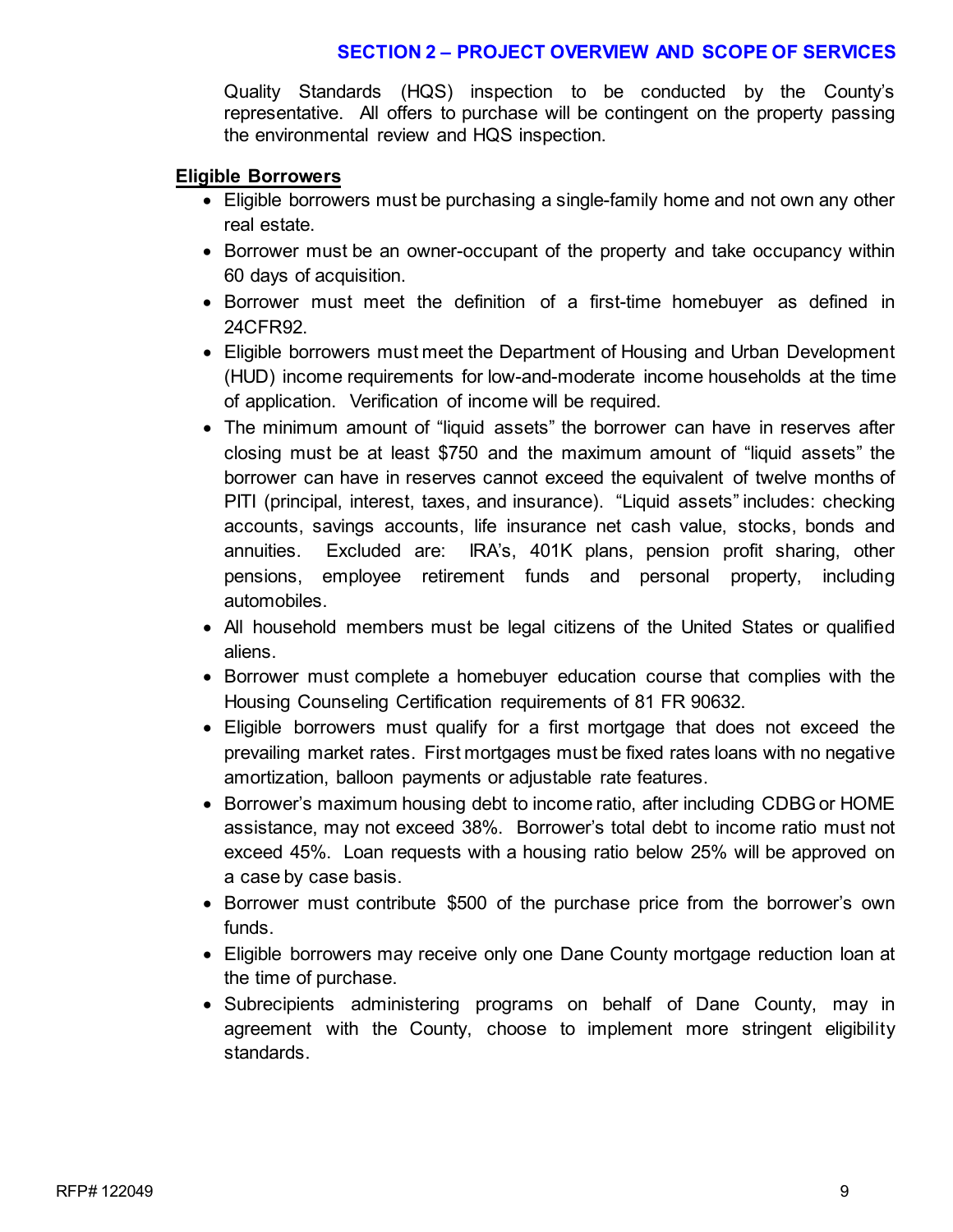#### **Eligible Properties**

- $\bullet$  One- to four unit property, a condominium unit, or a manufactured home (manufactured housing must be connected to permanent utility hookups and must be located on land that is owned by the manufactured housing owner).
- ♦ Property must be located in one of the participating municipalities of the Dane County Urban County Consortium.
- ♦ The property being purchased must be owner-occupied or vacant at the time the purchase contract is signed. Mortgage Reduction Assistance funds cannot be used to purchase a property that will displace any tenants.
- ♦ The sales price of the property may not exceed 95 percent of the median purchase price for that type of single-family housing for Dane County as published by HUD.
- ♦ Total debt secured by the property, including the CDBG-or HOME-funded loans, cannot exceed 103% of the value of the property based on the purchase price of the property or the appraised value, which ever amount is less
- ♦ Property must meet all applicable State and local code requirements, and must meet the housing quality standards in 24 CFR 982.401.
- ♦ Properties constructed or manufactured before 1978 must be inspected for leadbased paint hazards. If deteriorated paint is found it must be properly remediated in compliance with the Lead Safe Housing Rule before closing.
- ♦ Property must pass an environmental review conducted by Dane County Community Development Block Grant staff.

#### **Eligible Costs**

In addition to the loan itself, the County's Mortgage Reduction loan will cover the following reasonable and necessary costs incurred by the homebuyer:

- ♦ Appraisal fee
- ♦ Credit reports
- ♦ Title closing fee
- ♦ Title insurance
- ♦ Recording fee
- ♦ Legal fee
- ◆ Survey
- ♦ Reasonable loan origination and processing fees. Reasonable will be based on WHEDA fees
- ◆ Prepaid escrows
- ♦ First Year Mortgage Insurance Premium or funding fee
- ♦ Home buyer education fee
- ♦ Other WHEDA fees, as appropriate

If funded under the CDBG Program, staff and overhead costs **DIRECTLY** related to carrying out the activity specified in 24 CFR 570.201-204, such as providing direct services to consumers, work specifications preparation, loan processing inspections, and other services related to assisting potential homebuyers may be charged to project costs. This may include staff time spent supervising staff who are carrying out the activities specified in 24 CFR 570.201-204 when that time is spent addressing a direct consumer, service, or property issue. It does not include supervisory time spent on such functions as employee evaluations.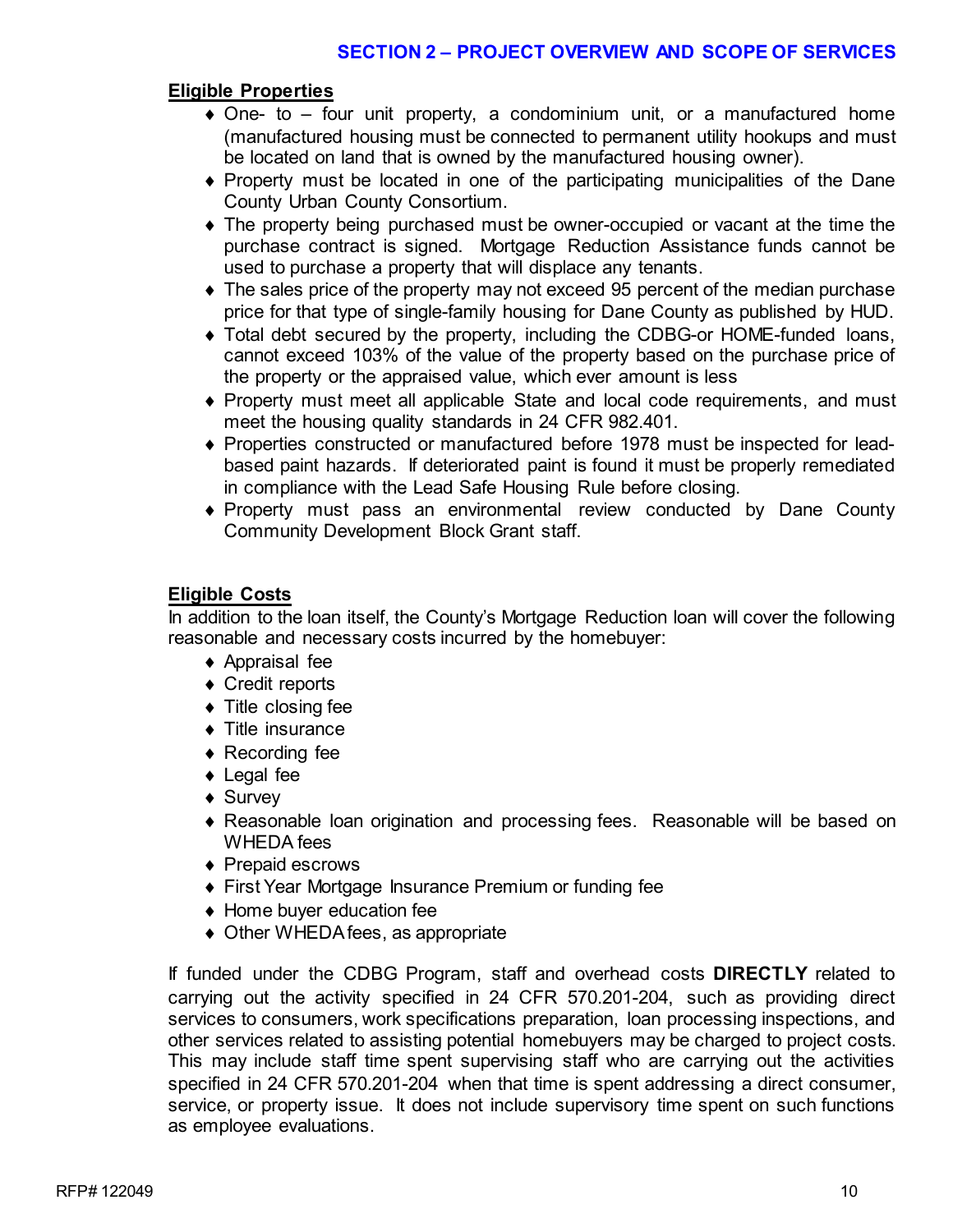#### **SECTION 2 – PROJECT OVERVIEW AND SCOPE OF SERVICES**

If funded under the HOME program, staff and overhead costs **DIRECTLY** related to carrying out the project, such as loan processing, credit verification, and other services related to assisting potential homebuyers, e.g., housing counseling, may be charged to project costs **only if** the project is funded and the individual becomes the owner of the HOME-assisted project.

#### **2.2.2 Objectives:**

To promote homeownership for low-and moderate-income households in the Dane County Urban County Consortium through the provision of mortgage reduction loans.

#### **2.2.3 Needs:**

- 1. Projects must assist low-and moderate-income persons in the participating municipalities of the Dane County Urban County Consortium.
- 2. It is expected that projects will meet community needs documented through "hard" data sources.
- 3. Any additional funding needed to make the project viable must be secured in order for a contract to be executed.
- 4. Projects must be shovel-ready, meaning that the project will begin in the year in which the contract was awarded.
- 5. Projects must be delivered in a cost effective manner with measurable performance outcomes.
- 6. It is expected that all or a portion of funds will be targeted to areas of greatest need.

#### **2.2.4 Current Operations:**

The 2022 funds were awarded to Habitat for Humanity of Dane County in the amount of \$280,000, Operation Fresh Start, Inc. in the amount of \$54,000, and Movin' Out in the amount of \$218,000.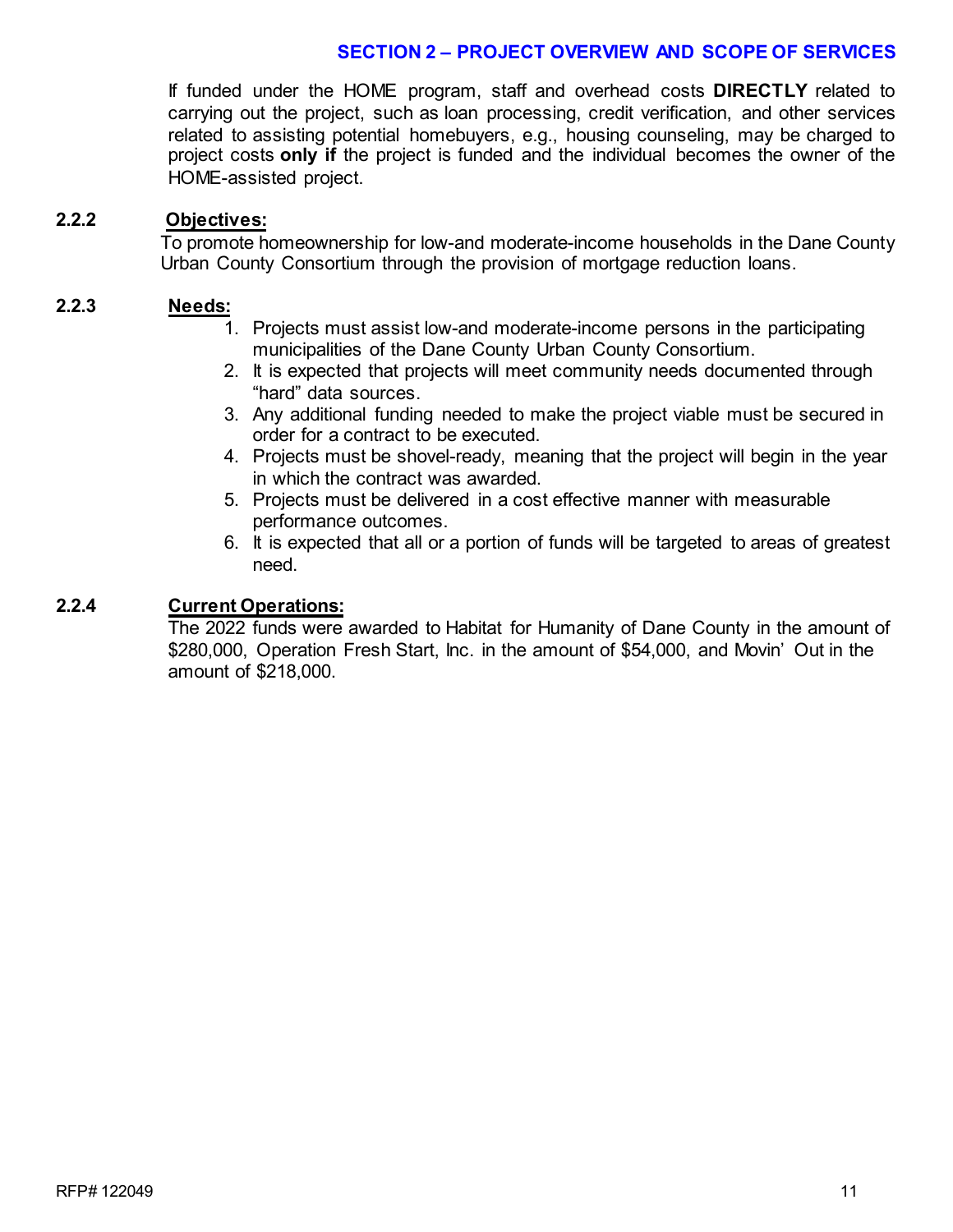#### **3.0 RFP RESPONSE PREPARATION REQUIREMENTS**

Proposals shall be organized to comply with the section numbers and names as shown below. Each section heading should be clearly marked. The RFP sections which should be submitted/responded to are:

#### **3.1 Attachment A – Vendor Information**

#### **3.2 Need and Justification**

The project need and justification adequately describes the problem that is being addressed by the proposed project. Statements are substantiated with "hard" data sources. Provides a description of how funds may be targeted to areas of greatest need.

#### **3.3 Beneficiaries**

The application describes the population to be served. Additional points will be given to projects located in census tracts where 47.8% of the population are considered lowand-moderate income.

#### **3.4 Project Approach**

The application provides:

- A detailed description of the scope of work that will be undertaken and a description of how the work will address the identified problems.
- A description of any partnerships that have been or will be formed to ensure the success of the project.
- Plans for notice and the relocation process for tenants, if needed.
- A work plan for how the project/program will be organized, implemented, operated, and administered, and the timeline and milestones from initiation to completion. Work on the project – meaning funds will be spent – will begin in 2023.

#### **3.5 Experience and Qualifications**

The application describes the experience of the organization related to rehabilitation work, performing income documentation for income eligibility, and the experience and qualifications of key staff to be assigned to the project. There appears to be adequate board and management oversight.

#### **3.6 Financial Information**

The application clearly explains and justifies each proposed budget line item and why CDBG funding is required to make the project viable. An explanation of the bases of the cost estimates for the project is included. The budget is realistic. The organization is financially stable. Efforts have been made to secure and to leverage other funding for the project.

#### **3.7 Mandatory Requirements**

In order to be evaluated, programs must: NOTE: Programs not meeting the mandatory requirements will not be evaluated.

3.7.1 Be an eligible activity.